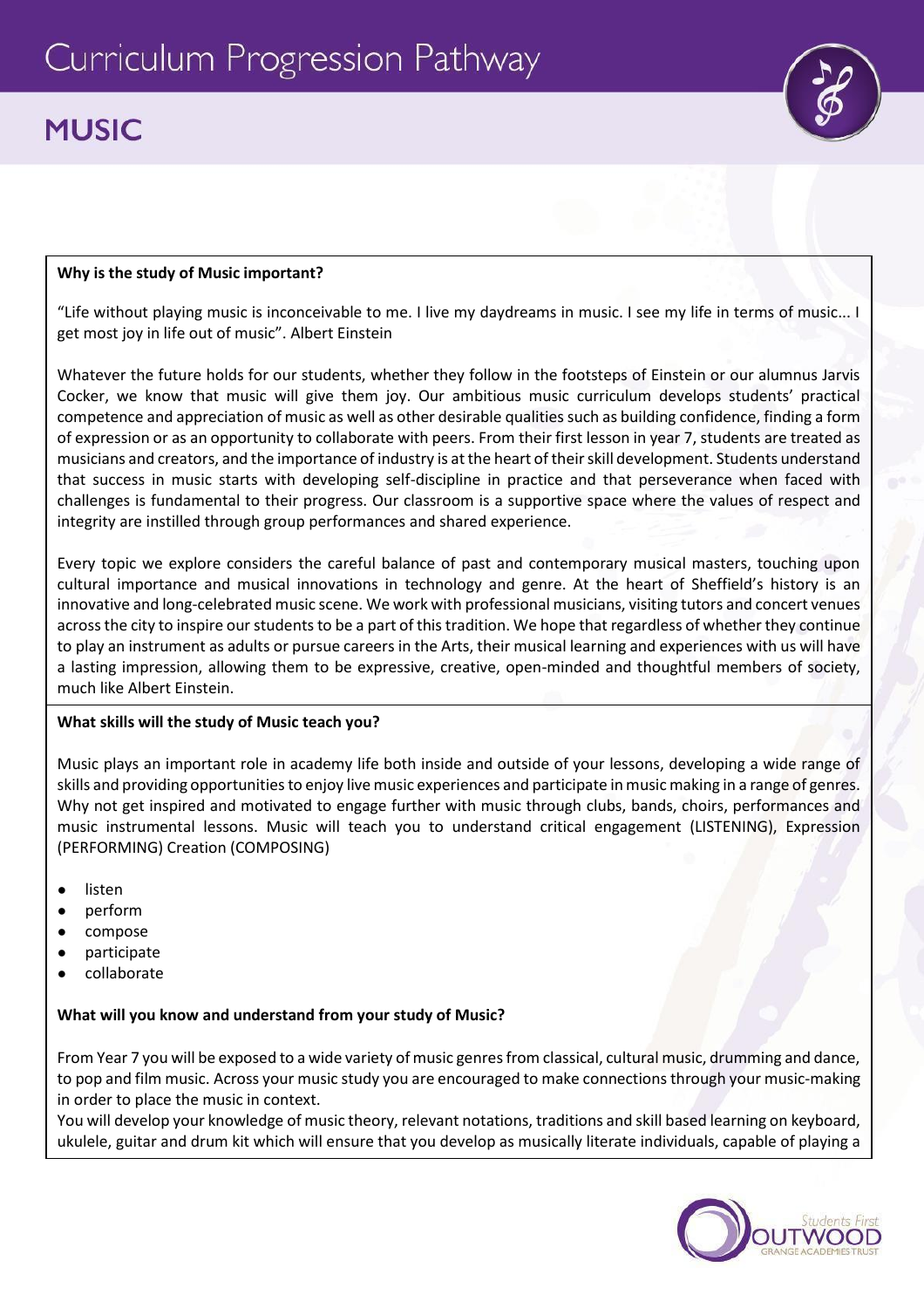musical instrument, with a solid understanding of the global importance of music and an ability to analyse and justify your opinions to enhance your critical understanding.

Technology plays an important role in supporting, extending and enhancing the teaching of music. You will find it interesting to use programmes that support your music making and this will inspire, motivate and stretch your engagement in music making.

If you have a specific interest in developing your talent for music and wish to work towards your graded examinations you will have the opportunity to take up music lessons on your chosen instrument be it guitar, drums, voice, brass etc. We offer support with payment for these lessons for any students choosing to study music at Tech Award and those who are in receipt of Free School Meals.

You will learn

- practical music skills
- composition
- notation
- aspects of music technology
- elements of performance
- cultural richness of music
- music history

# **How does your study of Music support your study in other subjects?**

Study of any subject in our curriculum takes full advantage of links with other subject areas - we term these as interdisciplinary links and we make the most of them because we know that deep learning requires the transference of knowledge and skills from one topic of learning to another. Once you can transfer your learning across topics and subject areas then you are really mastering what you know and how to apply your understanding and skills.

Music touches and links to many of your other subjects and importantly your wider life experience. Music is an intrinsic part of our lives. Music can play an active part in developing cultural awareness and celebrating diversity and in this way, it has strong links with Religious Education, Geography, Citizenship and our wider British values. Music plays a significant role in creating an appropriate balance between work and play and positively affects our physical and mental wellbeing. It has strong connections to Physical Education, Dance and Drama and also complements the wider agenda of emotional health and wellbeing - it can help change the way we feel.

New technologies are transforming the way in which we work and learn in music and this creates strong links with ICT, Computer Science and Media Studies. Creativity and critical thinking are fostered by music study. It develops your capacity for original ideas and purposeful action. The development of musical knowledge through the key processes of performing, composing, listening, reviewing and evaluating contains many elements that could truly inspire your creativity. Here there are strong links to other creative subjects such as Art, Design Technology and English. In music you learn much about the notations of composers and the sounds made by musicians.

You look at counting, rhythm, scales, intervals, patterns, symbols, harmonies, time signatures, overtones, tone and pitch. These are all connected to mathematics. Even tuning instruments rests in mathematics. You will be introduced to Pythagorean tuning, a system of musical tuning in which the frequency ratios of all intervals are based on the ratio 3:2.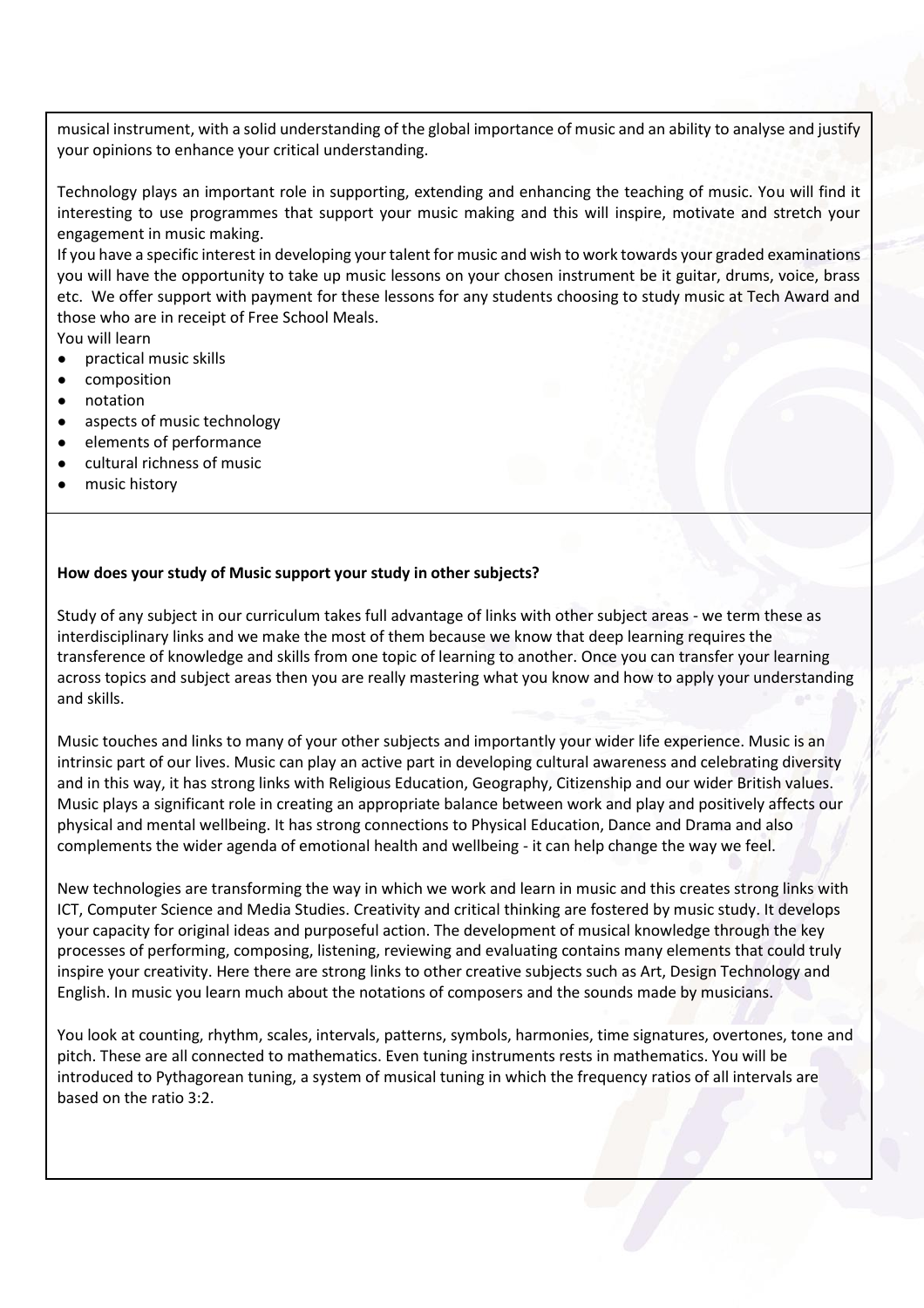#### **How can you deepen your understanding of Music?**

You will have access to a wealth of exciting and rewarding extra-curricular opportunities to enhance your study of Music – a testament to the enthusiasm, passion and creativity of both staff and students of all year groups. Students engage in work with professional companies and artists that are brought into the academy to deliver workshops and performances. There are plenty of occasions to work with students from different year groups ensuring that music is a great way to build friendships and have fun. Why not join the enrichment clubs within the Academy and give yourself the opportunity to show what you can do? The experience will develop your skills and confidence as you can take part in a variety of musical events be it concerts, both in the academy and in the local community, group performance rehearsals such as Rock School and choir or taking up opportunities to take part in high quality productions and performances both within your academy and across the Trust where appropriate. This has a tangible impact on your achievement and enjoyment of Music.

In Music, we support the study of music with peripatetic music classes and have a number of fantastic musicians delivering high quality one-to-one lessons weekly (these are funded for any students studying Music at BTEC level and who are in receipt of Free School Meals). Why not get involved in our weekly music clubs, which are aimed at developing your skills and interests so that you can showcase your work and develop your love of performance. From this, students gain much-needed experience in rehearsing, time management and performance as well as benefiting from being involved in ensembles on a more regular basis.

There are plenty of other ways to be involved. We run various trips and events that allow students to watch quality music and theatre productions in different venues be they local or national theatres.

In addition to opportunities within the academy, Outwood Grange Academy Trust organises Trust wide events for our most passionate performers / artists. This is an opportunity to work with other performing arts students from across the Trust on large scale performances with 300+ performers. These events are held at large scale professional venues such as The West Yorkshire Playhouse or York Barbican and give the opportunity of performing on a large stage in front of family and friends. This promises to be an experience you would never forget!

#### **How are you assessed in Music?**

Throughout the Music course you are assessed using the following assessment objectives which ensure that you can cumulatively build your subject understanding in preparation for future BTEC and A Level study. There are 6 assessment points each year that we term Praising Stars©. We assess how you at your current stage of study are on track to reach your end of stage targets which are formulated on aspirational expectation from their Key Stage 2 starting points. We make an informed prediction from our holistic assessments based on our subject mapping of expectation across the Music curriculum.

#### **Key Assessment Objectives**

#### **Performing: Playing and Singing**

7.1 Demonstrate fluency and accuracy on at least two instruments (see **age related expectations** for common classroom instruments)

7.2 Demonstrate ensemble listening skills in a group task

- 7.3 Use appropriate musical notation when playing and singing
- 8.1 Coordinate their musical role with other performer(s), considering timing and balance (see **age related expectations** for common classroom instruments)

8.2 Include solos or moments of musical leadership in performance

8.3 Make adjustments to facilitate musical interpretation and sensitive ensemble performance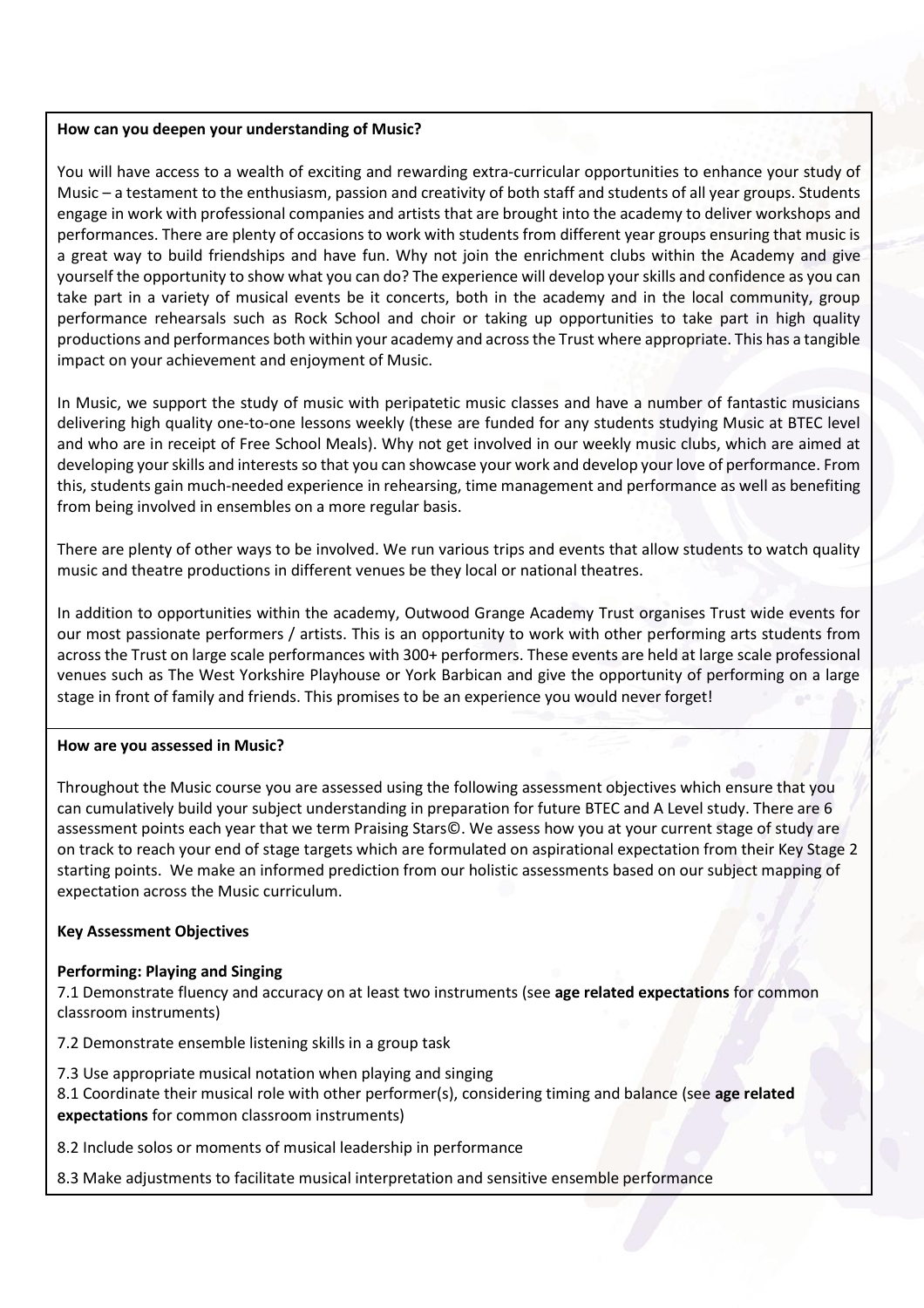# **Creating: Composing and Improvising**

7.4 Select appropriate sounds for solo or group compositions, making appropriate choices about instrumental forces and timbre

7.5 Create compositions which make thoughtful use of the inter-related musical elements

7.6 Develop and extend musical ideas and patterns effectively

8.4 Create music in more than one genre, evidencing melody development and rhythmic interest, making use of musical features and devices

8.5 Refine ideas effectively, through improvisation, mutual evaluation and discussion 8.6 Identify, comment on and make links between musical devices in curriculum topics

# **Critical engagement**

7.7 Identify a variety of different instrument sounds and families

7.8 Identify and comment on musical devices in a range of topics

7.9 Recognise musical symbols and appropriate notation, demonstrating an ability to use these in performance

8.7 Have a secure understanding of appropriate notations

8.8 Evaluate the success of their own work and set realistic targets for improvement

8.9 Explore the contexts and origins of a variety of different musical styles, genres and traditions

# **How can Music support your future?**

Of course, we offer the study of BTEC Tech Award and we encourage your continued study in this fantastic subject. We know that choice and personal interest are important aspects of worthy study. Whether you have continued your study of Music into BTEC or not you will have gained access to this enriching subject and it's study will have taught you to think differently and deeply.

Music is offered at most prestigious universities either as a single honours or a joint honours subject studied alongside other disciplines. The very fact that you have been able to study creative thinking will help your future applications be they for colleges, universities, apprenticeships or employment. Careers that the study of Music supports include:

- [Performers and Writers](https://www.careersinmusic.com/music-performing-writing-careers/)
- [Recording](https://www.careersinmusic.com/music-recording-careers/)
- [The Record Industry](https://www.careersinmusic.com/record-industry-careers/)
- [Music Business](https://www.careersinmusic.com/music-business-careers/)
- **[Music Industry Touring](https://www.careersinmusic.com/music-industry-touring-careers/)**
- [Facility, Arena & Club](https://www.careersinmusic.com/facility-arena-club-careers/) management
- [Film Music](https://www.careersinmusic.com/film-music-careers/)
- [Music Journalism](https://www.careersinmusic.com/music-journalism-careers/)
- [Music Education](https://www.careersinmusic.com/music-education-careers/)
- **[Public Relations and Advertising](https://www.careersinmusic.com/music-public-relations-advertising-careers/)**
- [Radio and Television](https://www.careersinmusic.com/radio-television-careers/)
- [Symphony and Orchestra](https://www.careersinmusic.com/symphony-orchestra-opera-careers/)
- Music Health
- Music industry and merchandising
- Instrument work and development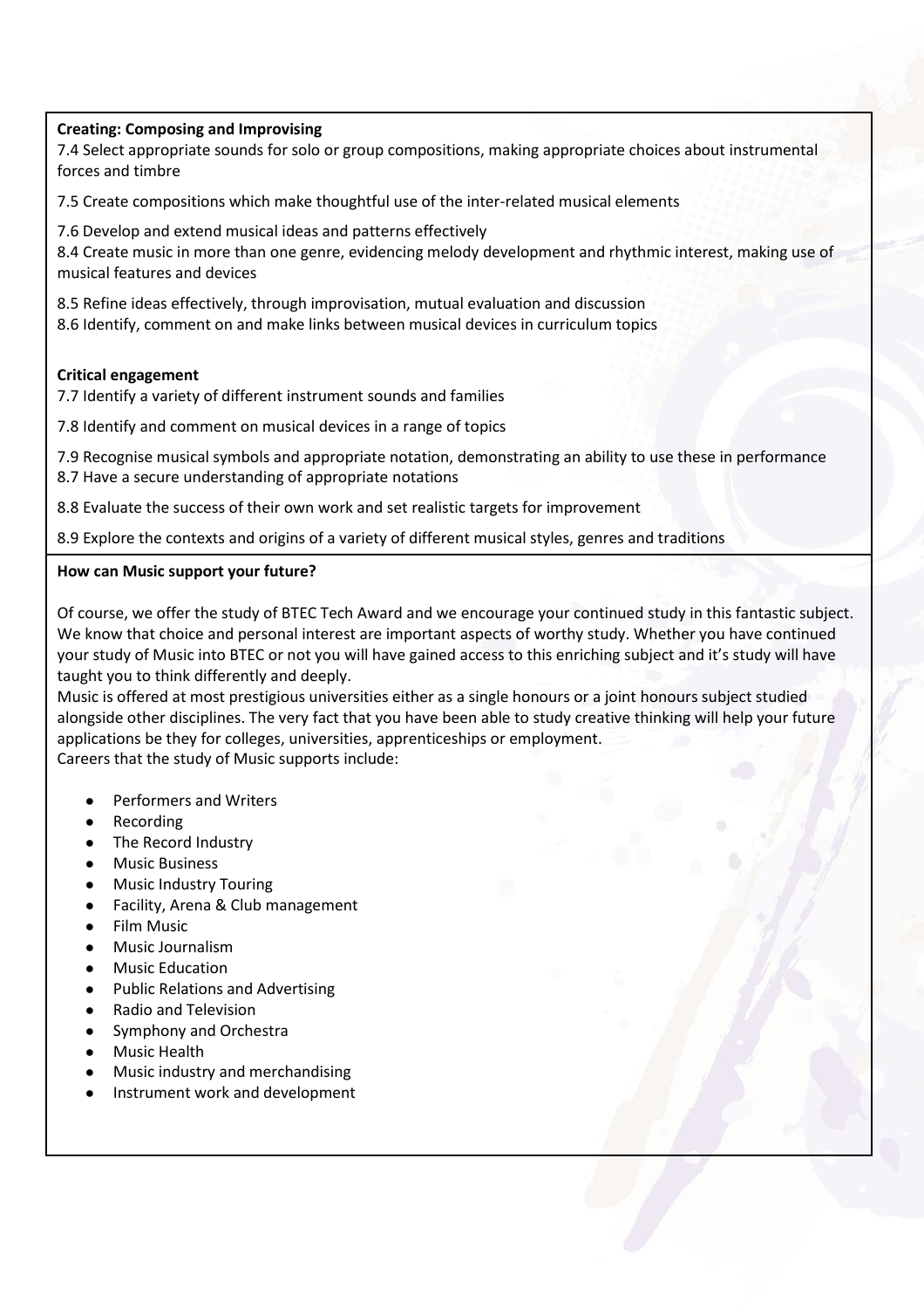|                 | YEAR <sub>7</sub>                                                      | YEAR <sub>8</sub>                                                  | YEAR <sub>9</sub>                                                                                         | <b>BTEC Year 1</b>                          | <b>BTEC Year 2</b>                                                           |
|-----------------|------------------------------------------------------------------------|--------------------------------------------------------------------|-----------------------------------------------------------------------------------------------------------|---------------------------------------------|------------------------------------------------------------------------------|
| Autumn 1        | Soundscapes and<br>singing                                             | Reggae                                                             | On rotation for those<br>who have not chosen                                                              | Now Introducing<br>Introduction to the      | <b>Tech Award Component 2</b><br>Project                                     |
|                 |                                                                        | Introduction to other                                              | Music or Drama as their                                                                                   | <b>Tech Award Music</b>                     |                                                                              |
|                 | Students are introduced band instruments                               |                                                                    | specialism.                                                                                               | Course including                            | During the autumn term                                                       |
|                 | to the elements of musicincluding drum kit and                         |                                                                    | You will rotate each half                                                                                 | learning about the                          | students will undertake                                                      |
|                 | and instruments of the                                                 | guitar alongside piano,                                            | term between music and                                                                                    | grading criteria and                        | the Assignment required                                                      |
|                 | orchestra through                                                      | ukulele and voice to                                               | Drama, covering the                                                                                       | requirements of the                         | for this next internally                                                     |
|                 | listening and practical                                                | create group                                                       | following topics.                                                                                         | course.                                     | assessed element of the                                                      |
|                 | compositions, they<br>explore features such as cultural background and | performances. Looking at                                           | <b>Band skills</b> - Rock Riffs                                                                           | <b>Music Makers</b>                         | course.<br>For the first part of this                                        |
|                 | motif, drone, dynamics,                                                | reggae style                                                       | During this topic we will                                                                                 | Students will study                         | assignment students will                                                     |
|                 | and texture and how                                                    | features. Bob Marley and combine knowledge of                      |                                                                                                           | different styles and                        | work on a variety of skills,                                                 |
|                 | they combine to create                                                 | three little birds. Rhythm-important artists and                   |                                                                                                           | genres of music                             | expectations and features                                                    |
|                 | descriptive music.                                                     | syncopation. Harmony                                               | bands in Rock history, and throughout the                                                                 |                                             | required to be successful                                                    |
|                 | We develop                                                             | features- Chord patterns                                           | the genres that developed decades of the 20th                                                             |                                             | in the music industry.                                                       |
|                 | performance skills in                                                  | and shapes. Major, triad,                                          | from early 20th Century                                                                                   | Century. They will                          | Through practical                                                            |
|                 | singing and rhythm,<br>using body percussion,                          | root note. Listening to<br>your band and timing,                   | <b>Blues into Rock and Roll</b>                                                                           | begin their journey in<br>the 60s, learning | workshops,<br>demonstrations and                                             |
|                 | acapella and                                                           | collaborating with others                                          | with the practical skills<br>and developing repertoire about the key features research, students will put |                                             |                                                                              |
|                 | beatboxing.                                                            | musically. 8.1, 8.2, 8.3,                                          | pieces for students in                                                                                    | of British Invasion                         | together a portfolio of                                                      |
|                 | 7.2, 7.4, 7.5, 7.6, 7.7,                                               | 8.7, 8.8, 8.9                                                      | bands.                                                                                                    | Music through                               | work which demonstrates                                                      |
|                 | 7.8.                                                                   |                                                                    | Music theory-chords,                                                                                      | practical exploration                       | their understanding of the                                                   |
|                 |                                                                        |                                                                    | scales, key signatures,                                                                                   | of the music of iconic                      | importance of these                                                          |
| <b>Autumn 2</b> | Piano skills and                                                       | <b>Film music</b>                                                  | rhythm notation refresh                                                                                   | bands and artists of                        | professional skills                                                          |
|                 | <b>Notation reading</b>                                                |                                                                    | and more complex                                                                                          | the genre including<br>The Beatles and The  |                                                                              |
|                 |                                                                        | Composing for film clip in                                         | patterns.<br>Understanding the key                                                                        | Kinks.                                      | They will then be required<br>to compile the video                           |
|                 | Students explore writtengarageband. Exploring                          |                                                                    | structures in popular                                                                                     |                                             | evidence of the                                                              |
|                 | staff notation and                                                     | how mood and                                                       | music                                                                                                     | Students will also                          | programme of                                                                 |
|                 | explore the piano,                                                     | atmosphere are created                                             | How to combine parts to                                                                                   | learn about the                             | development that they                                                        |
|                 | developing note-reading in film through                                |                                                                    | create group performance different types of                                                               |                                             | have planned for                                                             |
|                 | skills alongside technical music. Drone,<br>piano skills. Keyboard     | dissonance, leitmotif, sync Balance                                | Ensemble skills:                                                                                          | music product and the themselves and the    |                                                                              |
|                 | geography, hand                                                        | point, Foley.                                                      |                                                                                                           | techniques used to                          | progress that this has                                                       |
|                 |                                                                        | position, all fingers, left Storyboard. Tonality-key Collaboration | Timing                                                                                                    | participate in a range                      | create them. They will enabled them to make in<br>their 2 chosen disciplines |
|                 | and right hand.                                                        | Major/minor, Harmony-                                              |                                                                                                           | of workshops as they                        | demonstrating both their                                                     |
|                 | 7.1, 7.3, 7.4, 7.5, 7.8, 7.9 dissonance, Dies Irae                     |                                                                    | Individual skills and                                                                                     | explore each product                        | musicianship and                                                             |
|                 |                                                                        | plainchant intervals.                                              | musical theory knowledge and style through                                                                |                                             | professionalism                                                              |
|                 |                                                                        | Partner/ individual project related to their chosen                |                                                                                                           | practical exploration                       | throughout. This evidence                                                    |
|                 |                                                                        | developing skills on<br>garageband including                       | instrument                                                                                                | using performance                           | will need to be presented                                                    |
|                 |                                                                        | recording in, fine editing,                                        | Warm ups                                                                                                  | and compositional                           | with a review of the skills                                                  |
|                 |                                                                        | timing, choosing and                                               | Technical<br>exercises-                                                                                   | techniques.                                 | that they feel they have<br>developed and how they                           |
|                 |                                                                        | changing sounds.                                                   | scales/                                                                                                   | Students will present                       | have achieved this.                                                          |
|                 |                                                                        | 8.1, 8.4, 8.5, 8.6, 8.7, 8.8,                                      | arpeggios and                                                                                             | their research and                          |                                                                              |
|                 |                                                                        | 8.9                                                                | how to                                                                                                    | analysis as blogs using                     |                                                                              |
|                 |                                                                        |                                                                    | manipulate                                                                                                | Google Sites.                               |                                                                              |
|                 | <b>Ukulele</b>                                                         |                                                                    | these to                                                                                                  |                                             |                                                                              |
| Spring 1        | Understanding string                                                   | <b>Band Skills Popular music</b><br>(song focus varies each        | develop                                                                                                   | <b>Tech Award</b><br>Component 1Project     | Tech Award Component 3:<br>Responding to a Brief:                            |
|                 | instruments, strumming vear): Developing                               |                                                                    | transferable                                                                                              |                                             |                                                                              |
|                 | technique, chords                                                      | individual performance                                             | skills when<br>learning a song.                                                                           | Students will                               | This is the externally                                                       |
|                 | diagrams and reading                                                   | skills on chosen                                                   | Practice                                                                                                  | undertake the                               | assessed element of the                                                      |
|                 | tab, rhythm, combining                                                 | instrument, self-discipline                                        | techniques                                                                                                | Assignment required                         | course.                                                                      |
|                 | with singing, following                                                | in rehearsal,                                                      |                                                                                                           | for this internally                         | This component will                                                          |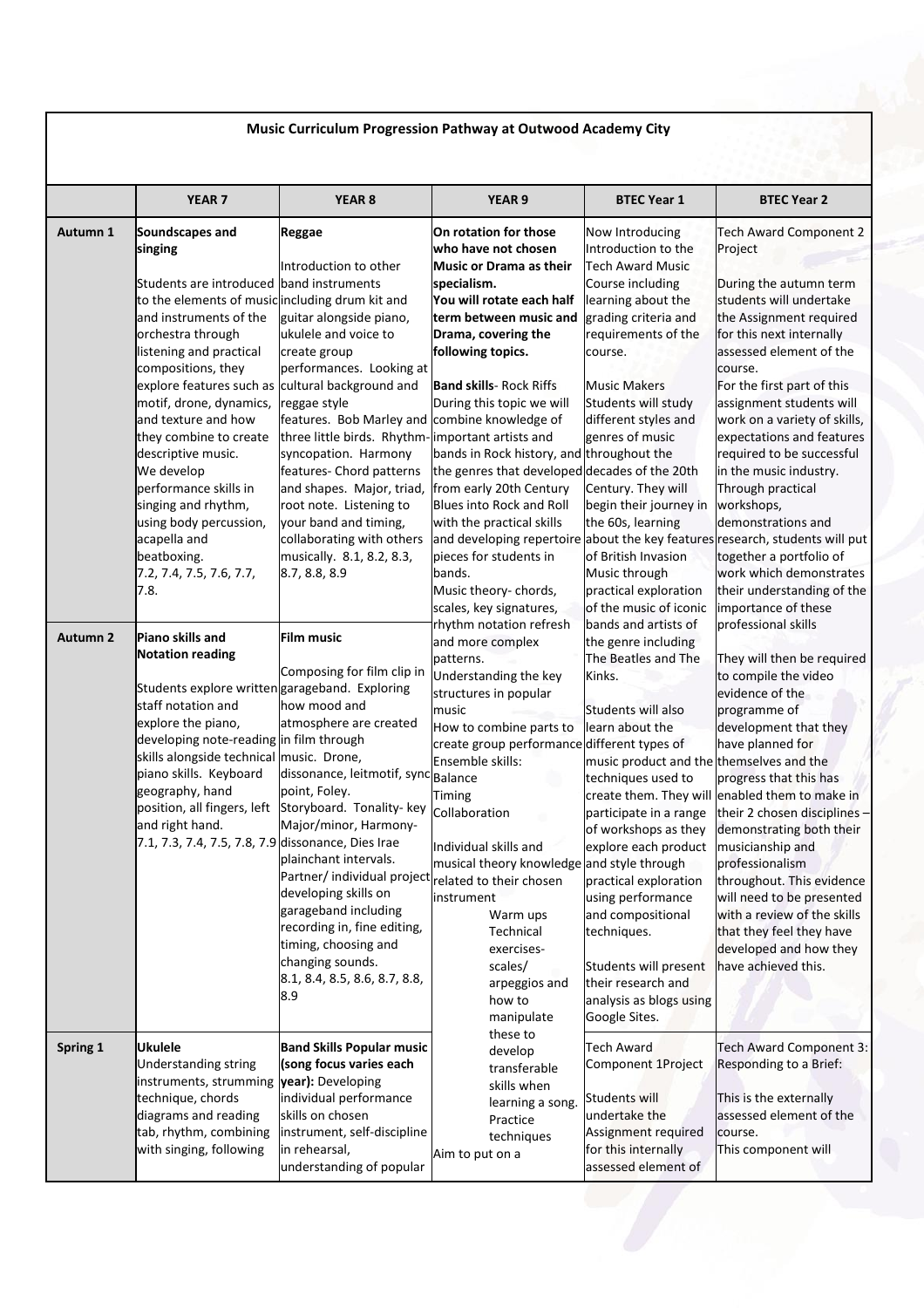| <b>Spring 2</b> | an accompaniment,<br>harmony.<br>Singing whilst playing an performance,<br>instrument, combining<br>skills, listening.<br>Composing your own<br>chord sequence and<br>song.<br>7.1, 7.2, 7.3, 7.4, 7.5,<br>7.6, 7.8, 7.9<br><b>Time Travellers</b><br><b>Exploring Western</b><br><b>Classical tradition</b><br>through well known<br>composers and<br>examples of their music.<br>Connecting the<br>development of<br>technologies and styles<br>over time and how they<br>have influenced popular<br>music genres. We look<br>at Bach, Haydn, Mozart,<br>Beethoven and Grieg as<br>well as Florence Price.<br>Through this we develop<br>knowledge of genre-<br>defining features,<br>developing musical | music song structure in<br>putting together<br>collaboration. Theory-<br>inversion chords, minor<br>tonality, melody<br>combining with harmony<br>8.1, 8.2, 8.3, 8.7, 8.8, 8.9<br><b>Dance Music</b><br><b>Classical to Disco into</b><br><b>EDM- Electronic Dance</b><br>Music: Key genre<br>features, composing using Structuring your song<br>these features,<br>technology features such<br>as EQ, Automation,<br>Reverb, Delay.                                                       | performance for an<br>audience.<br><b>Remixing/Arranging/</b><br><b>Composition:</b><br>Arranging a song:<br>Structure<br>Instrumentation<br>Dynamics<br>Texture<br>Focus on own composing/<br>songwriting:<br>Elements of music<br>Composing a riff<br>Choosing a chord<br>progression<br>Lyric writing<br>Recording skills:<br>Microphones<br>Midi<br>Effect.<br>Rotation between the two products, including a<br>to allow for use of<br>practical spaces and<br>computer areas in the<br>classroom.                                                                                    | the course. This will<br>include developing a<br>a range of musical<br>styles and the<br>techniques used in<br>their creation. This<br>will include<br>Analysis of the<br>$\bullet$<br>key features of<br>each style and<br>the intentions of<br>the work<br>Practical<br>$\bullet$<br>exploration of<br>each style<br>Application of<br>٠<br>the techniques<br>used in each<br>style.<br>Students will then<br>produce 3 examples of assignment will then<br>different musical<br>live performance, a<br>composition for film<br>or computer games<br>and a DAW product                                                  | allow the students to<br>practically demonstrate<br>series of blog posts on the knowledge and skills<br>that they have developed<br>through the course.<br>Students will focus on one<br>particular area of the<br>music industry and<br>respond to a commercial<br>brief in the role of<br>composer, performer or<br>producer.<br>The first element of the<br>assignment will begin with<br>the students exploring and<br>researching the various<br>possible responses to the<br>brief and how they can<br>imaginatively implement<br>these.<br>The next part of the<br>require the students to<br>develop some of these<br>initial ideas into a final<br>response.<br>For examples, students<br>may choose to re-arrange |
|-----------------|------------------------------------------------------------------------------------------------------------------------------------------------------------------------------------------------------------------------------------------------------------------------------------------------------------------------------------------------------------------------------------------------------------------------------------------------------------------------------------------------------------------------------------------------------------------------------------------------------------------------------------------------------------------------------------------------------------|--------------------------------------------------------------------------------------------------------------------------------------------------------------------------------------------------------------------------------------------------------------------------------------------------------------------------------------------------------------------------------------------------------------------------------------------------------------------------------------------|--------------------------------------------------------------------------------------------------------------------------------------------------------------------------------------------------------------------------------------------------------------------------------------------------------------------------------------------------------------------------------------------------------------------------------------------------------------------------------------------------------------------------------------------------------------------------------------------|---------------------------------------------------------------------------------------------------------------------------------------------------------------------------------------------------------------------------------------------------------------------------------------------------------------------------------------------------------------------------------------------------------------------------------------------------------------------------------------------------------------------------------------------------------------------------------------------------------------------------|-----------------------------------------------------------------------------------------------------------------------------------------------------------------------------------------------------------------------------------------------------------------------------------------------------------------------------------------------------------------------------------------------------------------------------------------------------------------------------------------------------------------------------------------------------------------------------------------------------------------------------------------------------------------------------------------------------------------------------|
|                 | styles and instrumental<br>developments.<br>7.1, 7.2, 7.3, 7.7, 7.8, 7.9                                                                                                                                                                                                                                                                                                                                                                                                                                                                                                                                                                                                                                   |                                                                                                                                                                                                                                                                                                                                                                                                                                                                                            |                                                                                                                                                                                                                                                                                                                                                                                                                                                                                                                                                                                            | that demonstrate<br>their knowledge of<br>the key features of<br>their chosen style.                                                                                                                                                                                                                                                                                                                                                                                                                                                                                                                                      | a chosen piece in a<br>different style and present<br>this as a digitally created<br>project using music                                                                                                                                                                                                                                                                                                                                                                                                                                                                                                                                                                                                                    |
| Summer 1        | <b>African Drumming</b><br>Students are immersed<br>in music from African<br>culture. Students will<br>listen to African music<br>and perform in whole<br>class and group<br>drumming. They will<br>know key features such<br>as rhythm,<br>bass/tone/slap, call and<br>response, master<br>drummer, polyrhythm,<br>cyclic rhythms, syllabic<br>rhythm words,<br>improvisation.<br>Structuring music. They challenging rhythmical<br>will compose and<br>perform their own<br>group performance<br>demonstrating their<br>skills and knowledge of<br>the genre.<br>7.1, 7.2, 7.4, 7.5, 7.6,<br>7.7, 7.8, 7.9                                                                                               | <b>Band Skills 2 Popular</b><br>music (song varies each<br>year): Developing<br>individual performance<br>skills on chosen<br>instrument, self-discipline and listening. Project<br>in rehearsal,<br>understanding of popular<br>music song structure in<br>putting together<br>performance,<br>collaboration.<br>Focus on songs with<br>hooks and riffs/ basslines<br>for emphasis on Bass clef.<br>More complex harmony/<br>chords and more<br>patterns.<br>8.1, 8.2, 8.3, 8.7, 8.8, 8.9 | <b>Music Makers</b><br>preparation project<br>This project combines all<br>disciplines of<br>composition, performing<br>focusing around four-<br>chord song method.<br>Recap of key musical<br>features, the elements of<br>music and individual<br>performance skills<br>alongside developing a<br>strong group bond and<br>positive working<br>environment. Students<br>begin specialising in their<br>chosen instrument, as<br>well as developing their<br>general piano/ guitar and<br>aural skills.<br>This will be preparation<br>for those moving forward<br>to study music at KS4. | <b>Tech Award</b><br>Component 2<br>Students will have the performance with<br>opportunity to<br>develop two musical<br>disciplines through<br>engagement in<br>practical workshops<br>and tasks.<br>Throughout these<br>workshops students<br>will develop technical,<br>practical, personal and<br>professional skills.<br>This component is<br>designed to train self-<br>reflective<br>practitioners,<br>reviewing learning<br>and considering how<br>improvements and<br>developments can be<br>made.<br>Through practical<br>exploration students<br>will learn how<br>musicians collaborate<br>with others and use | software or perform an<br>existing song as a live<br>different stylistic features.<br>The Final Assignment will<br>be submitted at the end of<br>May and externally<br>assessed by an examiner                                                                                                                                                                                                                                                                                                                                                                                                                                                                                                                              |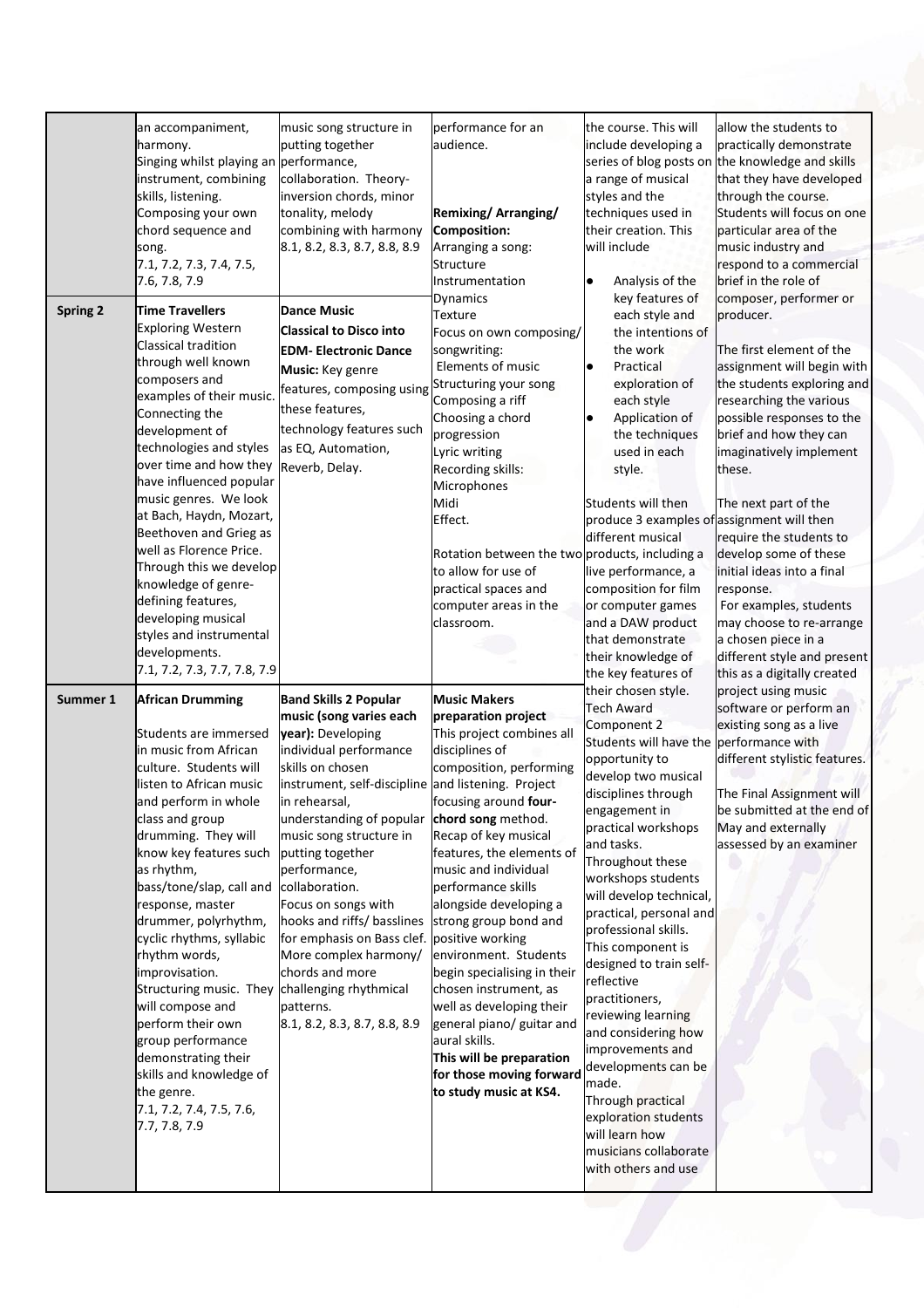|          |                          |                                | technology to use        |  |
|----------|--------------------------|--------------------------------|--------------------------|--|
|          |                          |                                | blogs, You Tube,         |  |
|          |                          |                                |                          |  |
|          |                          |                                | Soundcloud and other     |  |
|          |                          |                                | platforms to share       |  |
|          |                          |                                | work with others.        |  |
|          |                          |                                | During the summer        |  |
|          |                          |                                | term, students will      |  |
| Summer 2 | <b>DAW Exploration:</b>  | <b>Song writing/ Composing</b> | begin to plan for the    |  |
|          |                          | in chosen style.               |                          |  |
|          | Using Garageband as a    |                                | Assignment required      |  |
|          | composition tool. Key    |                                | for this next internally |  |
|          | musical features:        | Basics of songwriting,         | assessed element of      |  |
|          | structure, tempo,        | chords and                     | the course.              |  |
|          | texture, simple chord    | structure. Using               | For the first part of    |  |
|          | and tonality, combining  | Garageband to compose a        | this assignment          |  |
|          | sounds. Riff and         | song, students are given       | students will work on    |  |
|          |                          | the opportunity to             |                          |  |
|          | melody.                  | explore the components         | a variety of skills,     |  |
|          | Selecting loops that are |                                | expectations and         |  |
|          | effective and            | of a popular song and          | features required to     |  |
|          | relevant. Basic garage   | tailor it to their own         | be successful in the     |  |
|          | band features such as    | musical tastes. Students       | music industry.          |  |
|          | loop, play/stop/record   | will use midi to record in,    | Through practical        |  |
|          | and simple effect        | as well as use                 |                          |  |
|          |                          | microphones to record          | workshops,               |  |
|          | bresets.                 | vocals and learn about         | demonstrations and       |  |
|          | 7.4, 7.5, 7.6, 7.7, 7.8. |                                | research, students will  |  |
|          |                          | adding effects and editing     | begin put together a     |  |
|          |                          | EQ.                            | portfolio of work        |  |
|          |                          | 8.1, 8.3, 8.4, 8.5, 8.6, 8.7,  | which demonstrates       |  |
|          |                          | 8.8, 8.9                       | their understanding of   |  |
|          |                          |                                | the importance of        |  |
|          |                          |                                |                          |  |
|          |                          |                                | these professional       |  |
|          |                          |                                | skills                   |  |
|          |                          |                                | The second part of       |  |
|          |                          |                                | this assessment will     |  |
|          |                          |                                | be a presentation of     |  |
|          |                          |                                | the progress made by     |  |
|          |                          |                                | students throughout      |  |
|          |                          |                                | this component.          |  |
|          |                          |                                |                          |  |
|          |                          |                                | Before they can do       |  |
|          |                          |                                | this they will identify  |  |
|          |                          |                                | the key areas that       |  |
|          |                          |                                | they wish to develop     |  |
|          |                          |                                | as a musician and put    |  |
|          |                          |                                | together a rigorous      |  |
|          |                          |                                | plan on these targets    |  |
|          |                          |                                | will be achieved.        |  |
|          |                          |                                | They will be required    |  |
|          |                          |                                |                          |  |
|          |                          |                                | to begin to gather       |  |
|          |                          |                                | video evidence of the    |  |
|          |                          |                                | programme of             |  |
|          |                          |                                | development that         |  |
|          |                          |                                | they have planned for    |  |
|          |                          |                                | themselves and the       |  |
|          |                          |                                | progress that this has   |  |
|          |                          |                                | enabled them to make     |  |
|          |                          |                                |                          |  |
|          |                          |                                | in their 2 chosen        |  |
|          |                          |                                | disciplines-             |  |
|          |                          |                                | demonstrating both       |  |
|          |                          |                                | their musicianship and   |  |
|          |                          |                                | professionalism          |  |
|          |                          |                                | throughout.              |  |
|          |                          |                                |                          |  |
|          |                          |                                |                          |  |
|          |                          |                                |                          |  |
|          |                          |                                |                          |  |